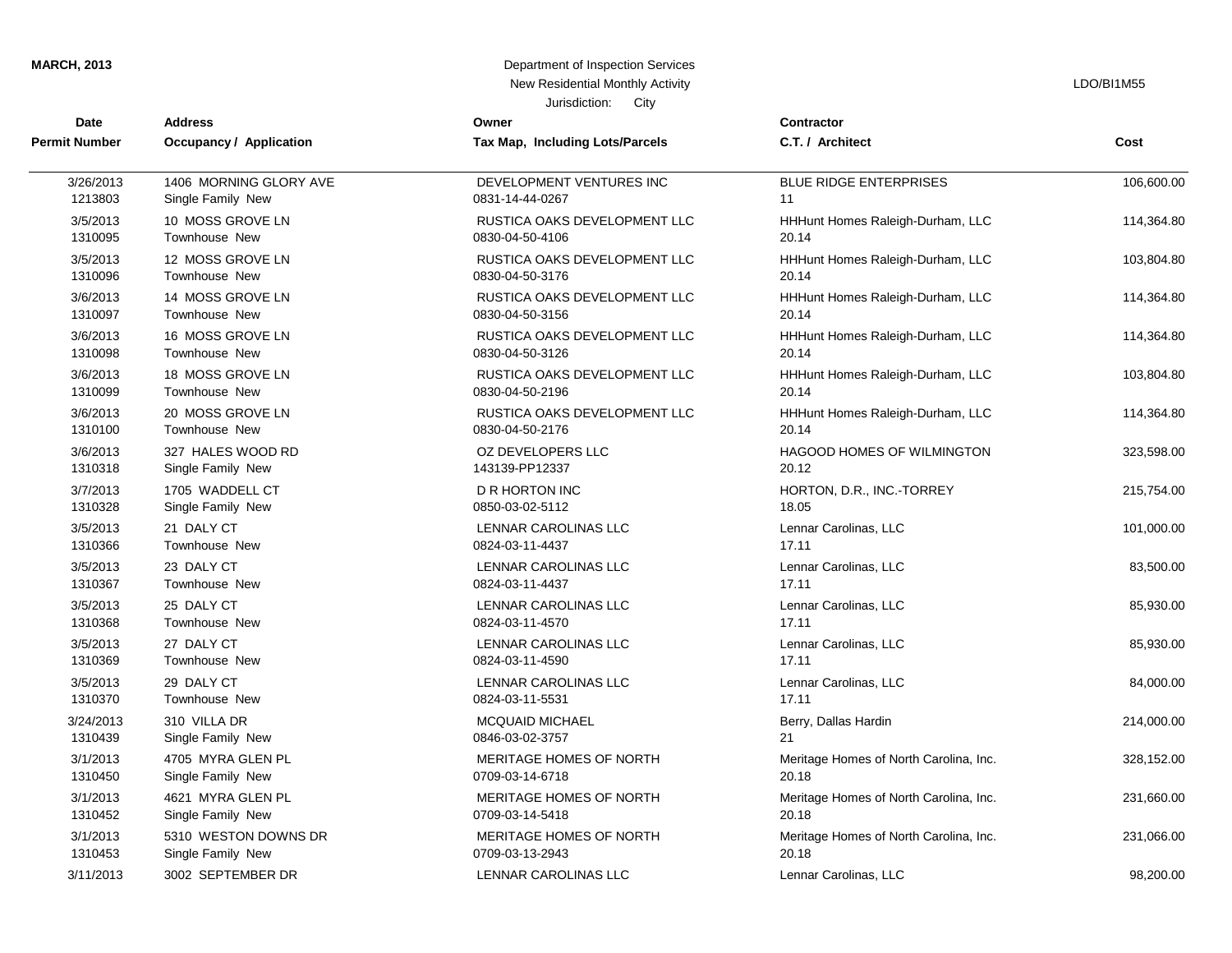| Date                 | <b>Address</b>          | Owner                           | Contractor          |
|----------------------|-------------------------|---------------------------------|---------------------|
| <b>Permit Number</b> | Occupancy / Application | Tax Map, Including Lots/Parcels | C.T. / Architect    |
| 1310454              | Single Family New       | 0840-02-96-4157                 | 18.05               |
| 3/1/2013             | 4625 MYRA GLEN PL       | MERITAGE HOMES OF NORTH         | Meritage Homes      |
| 1310457              | Single Family New       | 0709-03-14-5534                 | 20.18               |
| 3/1/2013             | 2105 SCARLET SAGE DR    | <b>CARDINAL LAKE OWNERS</b>     | <b>BEAZER HOME</b>  |
| 1310476              | Single Family New       | 0852-04-54-2426                 | 18.04               |
| 3/7/2013             | 904 SOUTH BEND DR       | <b>TOLL NC LP</b>               | <b>TOLL BROTHER</b> |
| 1310492              | Single Family New       | 0717-02-65-0423                 | 20.12               |
| 3/7/2013             | 910 SOUTH BEND DR       | TOLL NC LP                      | <b>TOLL BROTHER</b> |
| 1310493              | Single Family New       | 0717-02-65-2431                 | 20.12               |
| 3/7/2013             | 916 SOUTH BEND DR       | TOLL NC LP                      | <b>TOLL BROTHER</b> |
| 1310494              | Single Family New       | 0717-02-65-4429                 | 20.12               |
| 3/12/2013            | 2933 CHERRYBARK DR      | PANTHER CREEK OF DURHAM LLC     | <b>CIMARRON CA</b>  |
| 1310510              | Single Family New       | 0853-04-62-2609                 | 18.01               |
| 3/12/2013            | 24 POCONO DR            | STANDARD PACIFIC OF THE         | <b>STANDARD PA</b>  |
| 1310515              | Townhouse New           | 0802-02-88-9086                 | 17.06               |
| 3/12/2013            | 26 POCONO DR            | STANDARD PACIFIC OF THE         | <b>STANDARD PA</b>  |
| 1310516              | Townhouse New           | 0802-02-88-9084                 | 17.06               |
| 3/12/2013            | 28 POCONO DR            | STANDARD PACIFIC OF THE         | <b>STANDARD PA</b>  |
| 1310517              | <b>Townhouse New</b>    | 0802-02-88-9082                 | 17.06               |
| 3/14/2013            | 30 POCONO DR            | STANDARD PACIFIC OF THE         | <b>STANDARD PA</b>  |
| 1310518              | Townhouse New           | 0802-02-88-9080                 | 17.06               |
| 3/12/2013            | 32 POCONO DR            | STANDARD PACIFIC OF THE         | STANDARD PA         |
| 1310519              | Townhouse New           | 0802-02-87-9989                 | 17.06               |
| 3/12/2013            | 34 POCONO DR            | STANDARD PACIFIC OF THE         | <b>STANDARD PA</b>  |
| 1310520              | Townhouse New           | 0802-02-87-9987                 | 17.06               |
| 3/12/2013            | 36 POCONO DR            | STANDARD PACIFIC OF THE         | <b>STANDARD PA</b>  |
| 1310521              | Townhouse New           | 0802-02-87-9985                 | 17.06               |
| 3/3/2013             | 1304 COZART ST          | D R HORTON INC-TORREY           | HORTON, D.R.,       |
| 1310529              | Townhouse New           | 0834-04-70-8594                 | 17.08               |
| 3/3/2013             | 1304 COZART ST          | D R HORTON INC-TORREY           | HORTON, D.R.,       |
| 1310530              | <b>Townhouse New</b>    | 0834-04-70-9514                 | 17.08               |
| 3/3/2013             | 1304 COZART ST          | D R HORTON INC-TORREY           | HORTON, D.R.,       |
| 1310531              | Townhouse New           | 0834-04-70-9534                 | 17.08               |
| 3/3/2013             | 1304 COZART ST          | D R HORTON INC-TORREY           | HORTON, D.R.,       |
| 1310532              | Townhouse New           | 0834-04-70-9554                 | 17.08               |
| 3/3/2013             | 1304 COZART ST          | D R HORTON INC-TORREY           | HORTON, D.R.,       |
| 1310533              | Townhouse New           | 0834-04-70-9574                 | 17.08               |

### Jurisdiction: City **MARCH, 2013** Department of Inspection Services New Residential Monthly Activity LDO/BI1M55

| <b>Number</b> | Occupancy / Application | Tax Map, Including Lots/Parcels | C.T. /       |
|---------------|-------------------------|---------------------------------|--------------|
| 1310454       | Single Family New       | 0840-02-96-4157                 | 18.05        |
| 3/1/2013      | 4625 MYRA GLEN PL       | MERITAGE HOMES OF NORTH         | Merita       |
| 1310457       | Single Family New       | 0709-03-14-5534                 | 20.18        |
| 3/1/2013      | 2105 SCARLET SAGE DR    | CARDINAL LAKE OWNERS            | <b>BEAZ</b>  |
| 1310476       | Single Family New       | 0852-04-54-2426                 | 18.04        |
| 3/7/2013      | 904 SOUTH BEND DR       | <b>TOLL NC LP</b>               | <b>TOLL</b>  |
| 1310492       | Single Family New       | 0717-02-65-0423                 | 20.12        |
| 3/7/2013      | 910 SOUTH BEND DR       | TOLL NC LP                      | <b>TOLL</b>  |
| 1310493       | Single Family New       | 0717-02-65-2431                 | 20.12        |
| 3/7/2013      | 916 SOUTH BEND DR       | TOLL NC LP                      | <b>TOLL</b>  |
| 1310494       | Single Family New       | 0717-02-65-4429                 | 20.12        |
| 3/12/2013     | 2933 CHERRYBARK DR      | PANTHER CREEK OF DURHAM LLC     | <b>CIMAR</b> |
| 1310510       | Single Family New       | 0853-04-62-2609                 | 18.01        |
| 3/12/2013     | 24 POCONO DR            | STANDARD PACIFIC OF THE         | <b>STAN</b>  |
| 1310515       | <b>Townhouse New</b>    | 0802-02-88-9086                 | 17.06        |
| 3/12/2013     | 26 POCONO DR            | STANDARD PACIFIC OF THE         | <b>STAN</b>  |
| 1310516       | Townhouse New           | 0802-02-88-9084                 | 17.06        |
| 3/12/2013     | 28 POCONO DR            | STANDARD PACIFIC OF THE         | <b>STAN</b>  |
| 1310517       | Townhouse New           | 0802-02-88-9082                 | 17.06        |
| 3/14/2013     | 30 POCONO DR            | STANDARD PACIFIC OF THE         | <b>STAN</b>  |
| 1310518       | Townhouse New           | 0802-02-88-9080                 | 17.06        |
| 3/12/2013     | 32 POCONO DR            | STANDARD PACIFIC OF THE         | <b>STAN</b>  |
| 1310519       | Townhouse New           | 0802-02-87-9989                 | 17.06        |
| 3/12/2013     | 34 POCONO DR            | STANDARD PACIFIC OF THE         | <b>STAN</b>  |
| 1310520       | Townhouse New           | 0802-02-87-9987                 | 17.06        |
| 3/12/2013     | 36 POCONO DR            | STANDARD PACIFIC OF THE         | <b>STAN</b>  |
| 1310521       | Townhouse New           | 0802-02-87-9985                 | 17.06        |
| 3/3/2013      | 1304 COZART ST          | D R HORTON INC-TORREY           | <b>HORT</b>  |
| 1310529       | Townhouse New           | 0834-04-70-8594                 | 17.08        |
| 3/3/2013      | 1304 COZART ST          | D R HORTON INC-TORREY           | <b>HORT</b>  |
| 1310530       | Townhouse New           | 0834-04-70-9514                 | 17.08        |
| 3/3/2013      | 1304 COZART ST          | D R HORTON INC-TORREY           | <b>HORT</b>  |
| 1310531       | Townhouse New           | 0834-04-70-9534                 | 17.08        |
| 3/3/2013      | 1304 COZART ST          | D R HORTON INC-TORREY           | <b>HORT</b>  |
| 1310532       | Townhouse New           | 0834-04-70-9554                 | 17.08        |
| 3/3/2013      | 1304 COZART ST          | D R HORTON INC-TORREY           | <b>HORT</b>  |
| 1310533       | Townhouse New           | 0834-04-70-9574                 | 17.08        |
|               |                         |                                 |              |

# **Cost** 3/3/2013 1304 COZART ST D R HORTON INC-TORREY HORTON, D.R., INC.-TORREY 102,498.00 3/3/2013 1304 COZART ST D R HORTON INC-TORREY HORTON, D.R., INC.-TORREY 102,498.00 3/3/2013 1304 COZART ST D R HORTON INC-TORREY HORTON, D.R., INC.-TORREY 102,498.00 3/3/2013 1304 COZART ST D R HORTON INC-TORREY HORTON, D.R., INC.-TORREY 102,498.00 3/3/2013 1304 COZART ST D R HORTON INC-TORREY HORTON, D.R., INC.-TORREY 102,498.00 STANDARD PACIFIC OF THE CAROLINAS,LLC 90,552.00 STANDARD PACIFIC OF THE CAROLINAS,LLC 80,982.00 STANDARD PACIFIC OF THE CAROLINAS,LLC 87,912.00 STANDARD PACIFIC OF THE CAROLINAS, LLC 80,982.00 STANDARD PACIFIC OF THE CAROLINAS,LLC 87,912.00 STANDARD PACIFIC OF THE CAROLINAS,LLC 80,982.00 STANDARD PACIFIC OF THE CAROLINAS,LLC 90,552.00 CIMARRON CAPITAL, INC. 115,566.00 TOLL BROTHERS OF NC II, INC. 237,930.00 TOLL BROTHERS OF NC II, INC. 200,640.00 TOLL BROTHERS OF NC II, INC. 193,116.00 BEAZER HOMES CORP. 153,912.00 Meritage Homes of North Carolina, Inc. 253,128.00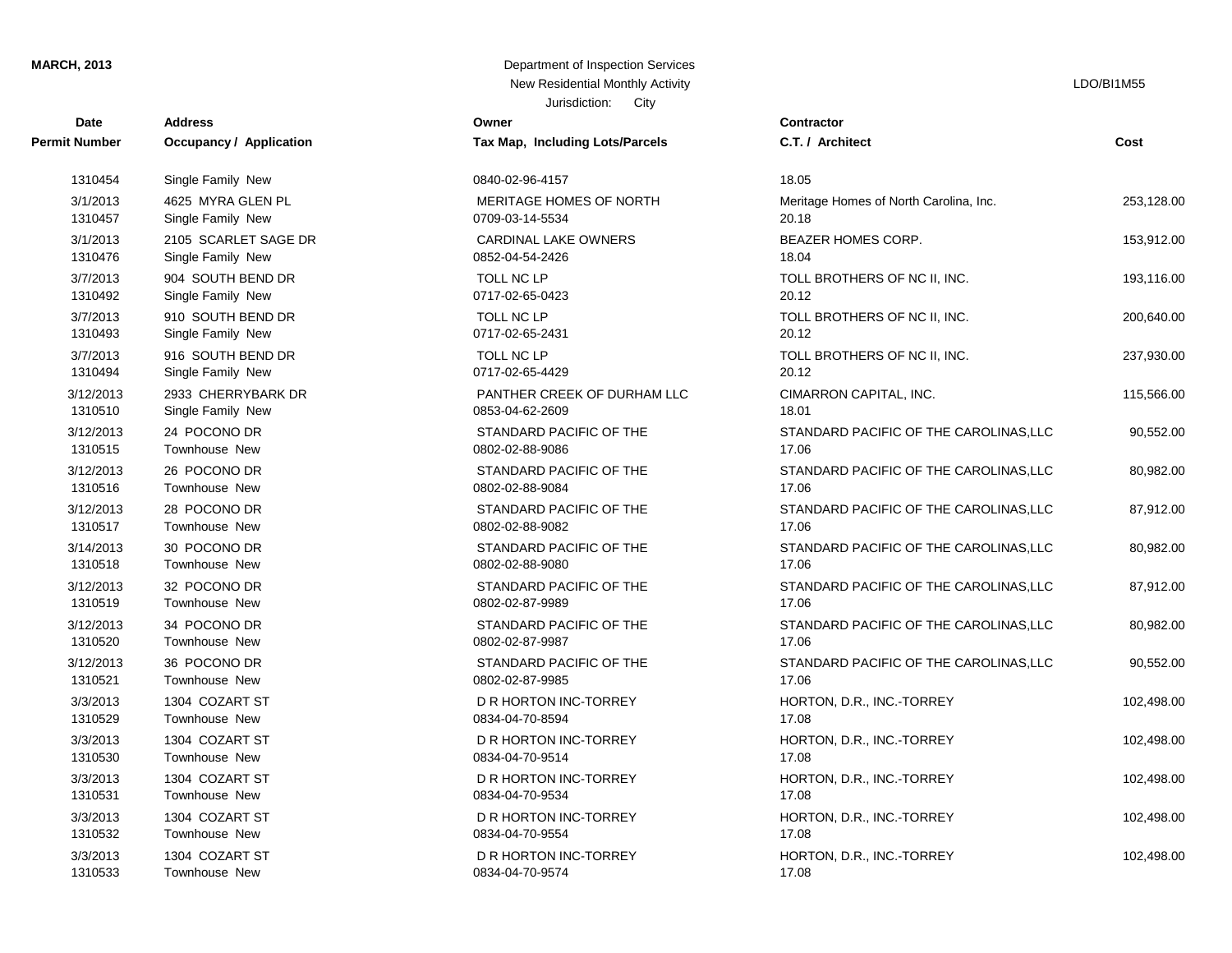| Date                 | <b>Address</b>                 | Owner                           | Contractor         |
|----------------------|--------------------------------|---------------------------------|--------------------|
| <b>Permit Number</b> | <b>Occupancy / Application</b> | Tax Map, Including Lots/Parcels | C.T. / Architect   |
| 3/3/2013             | 1304 COZART ST                 | D R HORTON INC-TORREY           | HORTON, D.R.,      |
| 1310534              | Townhouse New                  | 0834-04-70-9594                 | 17.08              |
| 3/3/2013             | 1304 COZART ST                 | D R HORTON INC-TORREY           | HORTON, D.R.,      |
| 1310535              | Townhouse New                  | 0834-04-80-0544                 | 17.08              |
| 3/3/2013             | 1304 COZART ST                 | D R HORTON INC-TORREY           | HORTON, D.R.,      |
| 1310536              | Townhouse New                  | 0834-04-80-0564                 | 17.08              |
| 3/3/2013             | 1304 COZART ST                 | D R HORTON INC-TORREY           | HORTON, D.R.,      |
| 1310537              | Townhouse New                  | 0834-04-80-0584                 | 17.08              |
| 3/3/2013             | 1304 COZART ST                 | D R HORTON INC-TORREY           | HORTON, D.R.,      |
| 1310538              | Townhouse New                  | 0834-04-80-1504                 | 17.08              |
| 3/3/2013             | 1304 COZART ST                 | D R HORTON INC-TORREY           | HORTON, D.R.,      |
| 1310539              | Townhouse New                  | 0834-04-80-1524                 | 17.08              |
| 3/3/2013             | 1304 COZART ST                 | D R HORTON INC-TORREY           | HORTON, D.R.,      |
| 1310540              | Townhouse New                  | 0834-04-80-1544                 | 17.08              |
| 3/3/2013             | 1304 COZART ST                 | D R HORTON INC-TORREY           | HORTON, D.R.,      |
| 1310541              | Townhouse New                  | 0834-04-80-1564                 | 17.08              |
| 3/25/2013            | 12 PLUMAS DR                   | STANDARD PACIFIC OF THE         | <b>STANDARD PA</b> |
| 1310542              | Townhouse New                  | 0802-02-97-2477                 | 17.06              |
| 3/28/2013            | 14 PLUMAS DR                   | STANDARD PACIFIC OF THE         | <b>STANDARD PA</b> |
| 1310543              | Townhouse New                  | 0802-02-97-2496                 | 17.06              |
| 3/28/2013            | 18 PLUMAS DR                   | STANDARD PACIFIC OF THE         | <b>STANDARD PA</b> |
| 1310545              | Townhouse New                  | 0802-02-97-3443                 | 17.06              |
| 3/28/2013            | 11 PLUMAS DR                   | STANDARD PACIFIC OF THE         | <b>STANDARD PA</b> |
| 1310546              | Townhouse New                  | 0802-02-97-3558                 | 17.06              |
| 3/28/2013            | 13 PLUMAS DR                   | STANDARD PACIFIC OF THE         | <b>STANDARD PA</b> |
| 1310547              | Townhouse New                  | 0802-02-97-3576                 | 17.06              |
| 3/28/2013            | 17 PLUMAS DR                   | STANDARD PACIFIC OF THE         | STANDARD PA        |
| 1310549              | Townhouse New                  | 0802-02-97-4513                 | 17.06              |
| 3/26/2013            | 10 ST ELIAS DR                 | STANDARD PACIFIC OF THE         | <b>STANDARD PA</b> |
| 1310550              | Townhouse New                  | 0802-02-97-2711                 | 17.06              |
| 3/26/2013            | 12 ST ELIAS DR                 | STANDARD PACIFIC OF THE         | <b>STANDARD PA</b> |
| 1310551              | Townhouse New                  | 0802-02-97-2730                 | 17.06              |
| 3/26/2013            | 14 ST ELIAS DR                 | STANDARD PACIFIC OF THE         | <b>STANDARD PA</b> |
| 1310552              | Townhouse New                  | 0802-02-97-2658                 | 17.06              |
| 3/26/2013            | 16 ST ELIAS DR                 | STANDARD PACIFIC OF THE         | <b>STANDARD PA</b> |
| 1310553              | Townhouse New                  | 0802-02-97-2677                 | 17.06              |
| 0110012              | 220 LIAI ER MOOD PD            | $\Omega$ DEVEL ODE DR II C      | LIACOOD LIOMI      |

### Jurisdiction: City **MARCH, 2013** Department of Inspection Services New Residential Monthly Activity LDO/BI1M55

|                 | Tax Map, Including Lots/Parcels |
|-----------------|---------------------------------|
| 0834-04-70-9594 | D R HORTON INC-TORREY           |
| 0834-04-80-0544 | D R HORTON INC-TORREY           |
| 0834-04-80-0564 | D R HORTON INC-TORREY           |
| 0834-04-80-0584 | D R HORTON INC-TORREY           |
| 0834-04-80-1504 | D R HORTON INC-TORREY           |
| 0834-04-80-1524 | D R HORTON INC-TORREY           |
| 0834-04-80-1544 | D R HORTON INC-TORREY           |
| 0834-04-80-1564 | D R HORTON INC-TORREY           |
| 0802-02-97-2477 | STANDARD PACIFIC OF THE         |
| 0802-02-97-2496 | STANDARD PACIFIC OF THE         |
| 0802-02-97-3443 | STANDARD PACIFIC OF THE         |
| 0802-02-97-3558 | STANDARD PACIFIC OF THE         |
| 0802-02-97-3576 | STANDARD PACIFIC OF THE         |
| 0802-02-97-4513 | STANDARD PACIFIC OF THE         |
| 0802-02-97-2711 | STANDARD PACIFIC OF THE         |
| 0802-02-97-2730 | STANDARD PACIFIC OF THE         |
| 0802-02-97-2658 | STANDARD PACIFIC OF THE         |
| 0802-02-97-2677 | STANDARD PACIFIC OF THE         |
|                 | OZ DEVELOPERS LLC               |

# **Cost** 3/4/2013 320 HALES WOOD RD OZ DEVELOPERS LLC HAGOOD HOMES OF WILMINGTON 188,958.00 STANDARD PACIFIC OF THE CAROLINAS,LLC 100,122.00 STANDARD PACIFIC OF THE CAROLINAS,LLC 82,566.00 STANDARD PACIFIC OF THE CAROLINAS, LLC 95,898.00 STANDARD PACIFIC OF THE CAROLINAS, LLC 95,898.00 STANDARD PACIFIC OF THE CAROLINAS,LLC 130,350.00 STANDARD PACIFIC OF THE CAROLINAS, LLC 117,810.00 STANDARD PACIFIC OF THE CAROLINAS, LLC 130,350.00 STANDARD PACIFIC OF THE CAROLINAS.LLC 151,734.00 STANDARD PACIFIC OF THE CAROLINAS, LLC 117,810.00 STANDARD PACIFIC OF THE CAROLINAS,LLC 151,734.00 3/3/2013 1304 COZART ST D R HORTON INC-TORREY HORTON, D.R., INC.-TORREY 102,498.00 3/3/2013 1304 COZART ST D R HORTON INC-TORREY HORTON, D.R., INC.-TORREY 102,498.00 3/3/2013 1304 COZART ST D R HORTON INC-TORREY HORTON, D.R., INC.-TORREY 102,498.00 3/3/2013 1304 COZART ST D R HORTON INC-TORREY HORTON, D.R., INC.-TORREY 102,498.00 3/3/2013 1304 COZART ST D R HORTON INC-TORREY HORTON, D.R., INC.-TORREY 102,498.00 3/3/2013 1304 COZART ST D R HORTON INC-TORREY HORTON, D.R., INC.-TORREY 102,498.00 3/3/2013 1304 COZART ST D R HORTON INC-TORREY HORTON, D.R., INC.-TORREY 102,498.00 3/3/2013 1304 COZART ST D R HORTON INC-TORREY HORTON, D.R., INC.-TORREY 102,498.00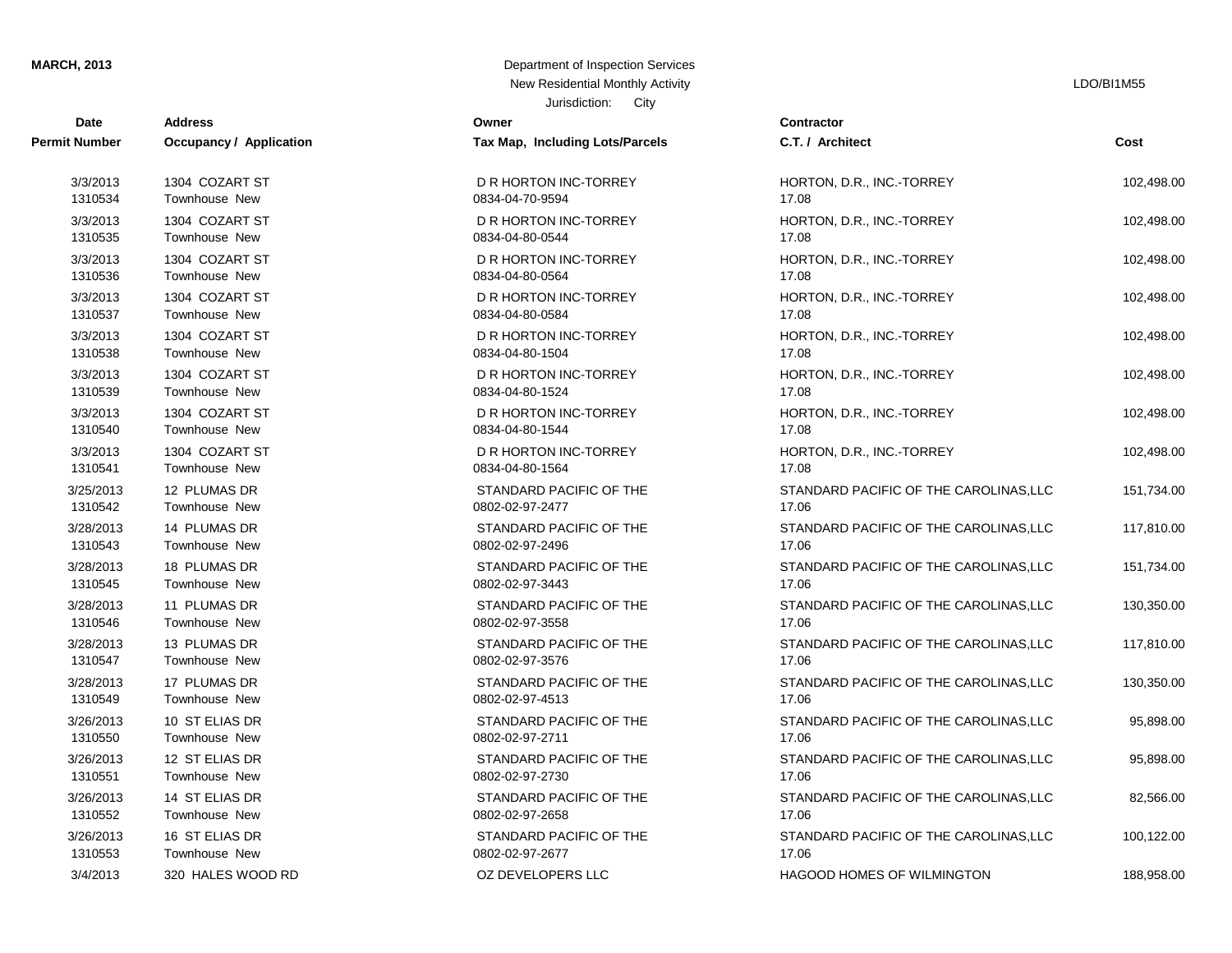### **MARCH, 2013** Department of Inspection Services

| Date                 | <b>Address</b>          | Owner                           | Contractor      |
|----------------------|-------------------------|---------------------------------|-----------------|
| <b>Permit Number</b> | Occupancy / Application | Tax Map, Including Lots/Parcels | C.T. / Arch     |
| 1310563              | Single Family New       | 9797-02-98-3223                 | 20.12           |
| 3/4/2013             | 322 HALES WOOD RD       | OZ DEVELOPERS LLC               | HAGOOD I        |
| 1310566              | Single Family New       | 9797-02-98-3107                 | 20.12           |
| 3/7/2013             | 1710 WADDELL CT         | D R HORTON INC                  | HORTON,         |
| 1310569              | Single Family New       | 0850-03-02-2290                 | 18.05           |
| 3/28/2013            | 711 POPLAR ST           | <b>RYLAND GROUP INC THE</b>     | THE RYLA        |
| 1310586              | Single Family New       | 0850-02-95-0501                 | 18.05           |
| 3/6/2013             | 4710 MYRA GLEN PL       | MERITAGE HOMES OF NORTH         | Meritage H      |
| 1310606              | Single Family New       | 0709-03-14-8818                 | 20.18           |
| 3/18/2013            | 5326 WESTON DOWNS DR    | MERITAGE HOMES OF NORTH         | Meritage H      |
| 1310607              | Single Family New       | 0709-03-13-2631                 | 20.18           |
| 3/6/2013             | 3 WESLEYWOOD DR         | MERITAGE HOMES OF NORTH         | Meritage H      |
| 1310608              | Single Family New       | 0709-03-04-5366                 | 20.18           |
| 3/7/2013             | 2806 REYNOLDA CIR       | EF VENTURES LLC                 | Citizens Ho     |
| 1310612              | Single Family New       | 0814-04-83-5908                 | 17.07           |
| 3/5/2013             | 11 BARONET CT           | STANDARD PACIFIC OF THE         | <b>STANDARI</b> |
| 1310613              | Single Family New       | 0729-01-15-2125                 | 20.11           |
| 3/5/2013             | 125 VICTORIAN OAKS DR   | STANDARD PACIFIC OF THE         | <b>STANDARI</b> |
| 1310614              | Single Family New       | 0729-01-15-9284                 | 20.11           |
| 3/7/2013             | 3003 SEPTEMBER DR       | <b>LENNAR CAROLINAS LLC</b>     | Lennar Car      |
| 1310615              | Single Family New       | 0840-02-96-5282                 | 18.05           |
| 3/7/2013             | 3005 SEPTEMBER DR       | <b>LENNAR CAROLINAS LLC</b>     | Lennar Car      |
| 1310616              | Single Family New       | 0840-02-96-6109                 | 18.05           |
| 3/28/2013            | 109 DANEBORG RD         | KB HOME RALEIGH-DURHAM INC      | KB HOME,        |
| 1310646              | Single Family New       | 0850-03-13-4494                 | 18.05           |
| 3/21/2013            | 13 BARONET CT           | STANDARD PACIFIC OF THE         | <b>STANDARI</b> |
| 1310647              | Single Family New       | 0729-01-15-1290                 | 20.11           |
| 3/12/2013            | 10 DALY CT              | LENNAR CAROLINAS LLC            | Lennar Car      |
| 1310648              | Townhouse New           | 0824-03-11-6317                 | 17.11           |
| 3/12/2013            | 12 DALY CT              | LENNAR CAROLINAS LLC            | Lennar Car      |
| 1310649              | Townhouse New           | 0824-03-11-6403                 | 17.11           |
| 3/12/2013            | 14 DALY CT              | LENNAR CAROLINAS LLC            | Lennar Car      |
| 1310650              | Townhouse New           | 0824-03-11-6403                 | 17.11           |
| 3/12/2013            | 16 DALY CT              | SIGNET REALTY ASSOCIATES        | Lennar Car      |
| 1310651              | Townhouse New           | 0824-03-11-6400                 | 17.11           |
| 3/12/2013            | 18 DALY CT              | SIGNET REALTY ASSOCIATES        | Lennar Car      |
| 1310652              | Townhouse New           | 0824-03-11-6413                 | 17.11           |

## Jurisdiction: City **Owner Tax Map, Including Lots/Parcels** 0824-03-11-6400 SIGNET REALTY ASSOCIATES 0824-03-11-6403 SIGNET REALTY ASSOCIATES 0824-03-11-6403 LENNAR CAROLINAS LLC 0824-03-11-6317 LENNAR CAROLINAS LLC 0729-01-15-1290 LENNAR CAROLINAS LLC 0850-03-13-4494 STANDARD PACIFIC OF THE 0840-02-96-6109 KB HOME RALEIGH-DURHAM INC 0840-02-96-5282 LENNAR CAROLINAS LLC 0729-01-15-9284 LENNAR CAROLINAS LLC 0729-01-15-2125 STANDARD PACIFIC OF THE 0814-04-83-5908 STANDARD PACIFIC OF THE 0709-03-04-5366 0709-03-13-2631 MERITAGE HOMES OF NORTH 0709-03-14-8818 MERITAGE HOMES OF NORTH 0850-02-95-0501 MERITAGE HOMES OF NORTH 0850-03-02-2290 RYLAND GROUP INC THE 9797-02-98-3107 9797-02-98-3223 OZ DEVELOPERS LLC

### New Residential Monthly Activity **Little Structure of the CONS** and CONSINUES **LDO**/BI1M55

| Date      | Address                 | ∪wner                           | ∪ontractor                             |            |
|-----------|-------------------------|---------------------------------|----------------------------------------|------------|
| Number    | Occupancy / Application | Tax Map, Including Lots/Parcels | C.T. / Architect                       | Cost       |
| 1310563   | Single Family New       | 9797-02-98-3223                 | 20.12                                  |            |
| 3/4/2013  | 322 HALES WOOD RD       | OZ DEVELOPERS LLC               | HAGOOD HOMES OF WILMINGTON             | 206,910.00 |
| 1310566   | Single Family New       | 9797-02-98-3107                 | 20.12                                  |            |
| 3/7/2013  | 1710 WADDELL CT         | <b>D R HORTON INC</b>           | HORTON, D.R., INC.-TORREY              | 211,398.00 |
| 1310569   | Single Family New       | 0850-03-02-2290                 | 18.05                                  |            |
| 3/28/2013 | 711 POPLAR ST           | RYLAND GROUP INC THE            | THE RYLAND GROUP, INC.                 | 106,083.00 |
| 1310586   | Single Family New       | 0850-02-95-0501                 | 18.05                                  |            |
| 3/6/2013  | 4710 MYRA GLEN PL       | MERITAGE HOMES OF NORTH         | Meritage Homes of North Carolina, Inc. | 231,660.00 |
| 1310606   | Single Family New       | 0709-03-14-8818                 | 20.18                                  |            |
| 3/18/2013 | 5326 WESTON DOWNS DR    | MERITAGE HOMES OF NORTH         | Meritage Homes of North Carolina, Inc. | 253,110.00 |
| 1310607   | Single Family New       | 0709-03-13-2631                 | 20.18                                  |            |
| 3/6/2013  | 3 WESLEYWOOD DR         | MERITAGE HOMES OF NORTH         | Meritage Homes of North Carolina, Inc. | 327,624.00 |
| 1310608   | Single Family New       | 0709-03-04-5366                 | 20.18                                  |            |
| 3/7/2013  | 2806 REYNOLDA CIR       | EF VENTURES LLC                 | Citizens Homes Inc.                    | 192,852.00 |
| 1310612   | Single Family New       | 0814-04-83-5908                 | 17.07                                  |            |
| 3/5/2013  | 11 BARONET CT           | STANDARD PACIFIC OF THE         | STANDARD PACIFIC OF THE CAROLINAS, LLC | 145,000.00 |
| 1310613   | Single Family New       | 0729-01-15-2125                 | 20.11                                  |            |
| 3/5/2013  | 125 VICTORIAN OAKS DR   | STANDARD PACIFIC OF THE         | STANDARD PACIFIC OF THE CAROLINAS, LLC | 119,000.00 |
| 1310614   | Single Family New       | 0729-01-15-9284                 | 20.11                                  |            |
| 3/7/2013  | 3003 SEPTEMBER DR       | <b>LENNAR CAROLINAS LLC</b>     | Lennar Carolinas, LLC                  | 120,714.00 |
| 1310615   | Single Family New       | 0840-02-96-5282                 | 18.05                                  |            |
| 3/7/2013  | 3005 SEPTEMBER DR       | LENNAR CAROLINAS LLC            | Lennar Carolinas, LLC                  | 126,720.00 |
| 1310616   | Single Family New       | 0840-02-96-6109                 | 18.05                                  |            |
| 3/28/2013 | 109 DANEBORG RD         | KB HOME RALEIGH-DURHAM INC      | KB HOME, RALEIGH-DURHAM LLC            | 184,932.00 |
| 1310646   | Single Family New       | 0850-03-13-4494                 | 18.05                                  |            |
| 3/21/2013 | 13 BARONET CT           | STANDARD PACIFIC OF THE         | STANDARD PACIFIC OF THE CAROLINAS, LLC | 150,000.00 |
| 1310647   | Single Family New       | 0729-01-15-1290                 | 20.11                                  |            |
| 3/12/2013 | 10 DALY CT              | LENNAR CAROLINAS LLC            | Lennar Carolinas, LLC                  | 155,496.00 |
| 1310648   | Townhouse New           | 0824-03-11-6317                 | 17.11                                  |            |
| 3/12/2013 | 12 DALY CT              | LENNAR CAROLINAS LLC            | Lennar Carolinas, LLC                  | 121,572.00 |
| 1310649   | Townhouse New           | 0824-03-11-6403                 | 17.11                                  |            |
| 3/12/2013 | 14 DALY CT              | LENNAR CAROLINAS LLC            | Lennar Carolinas, LLC                  | 128,700.00 |
| 1310650   | Townhouse New           | 0824-03-11-6403                 | 17.11                                  |            |
| 3/12/2013 | 16 DALY CT              | SIGNET REALTY ASSOCIATES        | Lennar Carolinas, LLC                  | 128,700.00 |
| 1310651   | Townhouse New           | 0824-03-11-6400                 | 17.11                                  |            |
| 3/12/2013 | 18 DALY CT              | SIGNET REALTY ASSOCIATES        | Lennar Carolinas, LLC                  | 121,572.00 |
| 1310652   | <b>Townhouse New</b>    | 0824-03-11-6413                 | 17.11                                  |            |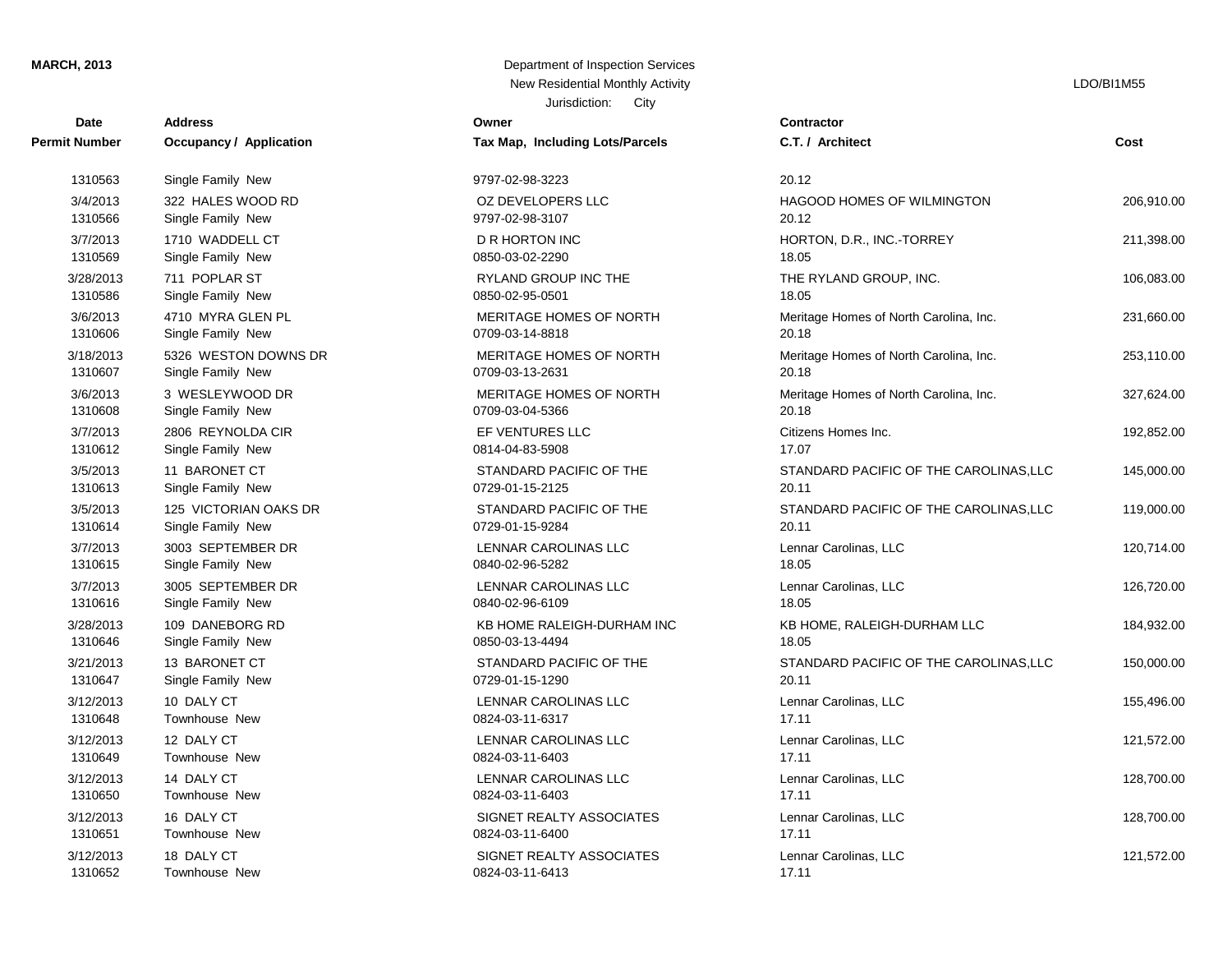### **MARCH, 2013**

| <b>Date</b>          | <b>Address</b>           | Owner                                 | <b>Contractor</b>   |
|----------------------|--------------------------|---------------------------------------|---------------------|
| <b>Permit Number</b> | Occupancy / Application  | Tax Map, Including Lots/Parcels       | C.T. / Architect    |
| 3/12/2013            | 363 CALLANDALE LN        | HEARTHSTONE MULTI-ASSET ENTITY        | <b>BEAZER HOME</b>  |
| 1310662              | Single Family New        | 0840-04-94-8276                       | 18.05               |
| 3/12/2013            | 115 GLENVIEW LN          | <b>HEARTHSTONE MULTI-ASSET ENTITY</b> | <b>BEAZER HOME</b>  |
| 1310663              | Single Family New        | 0850-01-05-5335                       | 18.05               |
| 3/12/2013            | 119 GLENVIEW LN          | <b>HEARTHSTONE MULTI-ASSET ENTITY</b> | <b>BEAZER HOME</b>  |
| 1310664              | Single Family New        | 0850-01-05-6334                       | 18.05               |
| 3/12/2013            | 203 GLENVIEW LN          | HEARTHSTONE MULTI-ASSET ENTITY        | <b>BEAZER HOME</b>  |
| 1310665              | Single Family New        | 0850-01-05-9303                       | 18.05               |
| 3/12/2013            | 106 LONGVIEW TRL         | HEARTHSTONE MULTI-ASSET ENTITY        | <b>BEAZER HOME</b>  |
| 1310666              | Single Family New        | 0840-04-94-9438                       | 18.05               |
| 3/12/2013            | 110 LONGVIEW TRL         | HEARTHSTONE MULTI-ASSET ENTITY        | <b>BEAZER HOME</b>  |
| 1310667              | Single Family New        | 0840-04-94-9533                       | 18.05               |
| 3/12/2013            | 4 WHITE SPRUCE CT        | <b>BEAZER HOMES CORP</b>              | <b>BEAZER HOME</b>  |
| 1310668              | Single Family New        | 0739-02-58-4799                       |                     |
| 3/15/2013            | 203 SWIFT CREEK XING     | <b>TOLL NC LP</b>                     | <b>TOLL BROTHER</b> |
| 1310679              | Single Family New        | 0717-02-65-4323                       | 20.12               |
| 3/19/2013            | 147 VICTORIAN OAKS DR    | STANDARD PACIFIC OF THE               | <b>STANDARD PA</b>  |
| 1310682              | Single Family New        | 0729-03-15-2092                       | 20.11               |
| 3/13/2013            | 131 STROLLING WAY        | <b>D R HORTON INC</b>                 | HORTON, D.R.,       |
| 1310683              | Single Family New        | 0709-02-88-6479                       | 20.18               |
| 3/13/2013            | 133 STROLLING WAY        | D R HORTON INC                        | HORTON, D.R.,       |
| 1310684              | Single Family New        | 0709-02-88-6473                       | 20.18               |
| 3/28/2013            | 1240 CHAMPIONS POINTE DR | <b>CAPE CAPITAL LLC</b>               | Poythress Buildi    |
| 1310704              | Single Family New        | 0846-03-00-0474                       | 16.01               |
| 3/21/2013            | 605 BIRCHRUN DR          | M/I HOMES OF RALEIGH LLC              | M/I HOMES OF        |
| 1310706              | Single Family New        | 0825-03-33-8860                       | 16.03               |
| 3/28/2013            | 360 CALLANDALE LN        | HEARTHSTONE MULTI-ASSET ENTITY        | <b>BEAZER HOME</b>  |
| 1310711              | Single Family New        | 0840-03-94-9460                       | 18.05               |
| 3/28/2013            | 14 FLOWERING APRICOT DR  | <b>BEAZER HOMES CORP</b>              | <b>BEAZER HOME</b>  |
| 1310712              | Single Family New        | 0739-02-68-3481                       | 20.14               |
| 3/18/2013            | 201 GLENVIEW LN          | HEARTHSTONE MULTI-ASSET ENTITY        | <b>BEAZER HOME</b>  |
| 1310713              | Single Family New        | 0850-01-05-8344                       | 18.05               |
| 3/18/2013            | 1804 PEAR TREE LN        | <b>BEAZER HOMES CORP</b>              | <b>BEAZER HOME</b>  |
| 1310714              | Single Family New        | 0739-01-48-8982                       | 20.14               |
| 3/15/2013            | 1812 PEAR TREE LN        | <b>BEAZER HOMES CORP</b>              | <b>BEAZER HOME</b>  |
| 1310715              | Single Family New        | 0739-02-58-0903                       | 20.14               |
|                      |                          |                                       |                     |

| Department of Inspection Services<br>New Residential Monthly Activity |
|-----------------------------------------------------------------------|
| Jurisdiction:<br>City                                                 |
| wner                                                                  |
| ax Map, Including Lots/Parcels                                        |
|                                                                       |
| <b>IEARTHSTONE MULTI-ASSET ENTITY</b><br>340-04-94-8276               |
| <b>IEARTHSTONE MULTI-ASSET ENTITY</b><br>350-01-05-5335               |
| IEARTHSTONE MULTI-ASSET ENTITY<br>350-01-05-6334                      |
| <b>IEARTHSTONE MULTI-ASSET ENTITY</b><br>350-01-05-9303               |
| <b>IEARTHSTONE MULTI-ASSET ENTITY</b><br>340-04-94-9438               |
| <b>IEARTHSTONE MULTI-ASSET ENTITY</b><br>340-04-94-9533               |
| BEAZER HOMES CORP<br>739-02-58-4799                                   |
| OLL NC LP<br>717-02-65-4323                                           |
| <b>TANDARD PACIFIC OF THE</b><br>729-03-15-2092                       |
| R HORTON INC<br>709-02-88-6479                                        |
| ) R HORTON INC<br>709-02-88-6473                                      |
| <b>CAPE CAPITAL LLC</b><br>346-03-00-0474                             |
|                                                                       |

LDO/BI1M55

| Date                 | Address                                | owner                                       | Contractor                             |            |
|----------------------|----------------------------------------|---------------------------------------------|----------------------------------------|------------|
| it Number            | Occupancy / Application                | Tax Map, Including Lots/Parcels             | C.T. / Architect                       | Cost       |
| 3/12/2013            | 363 CALLANDALE LN                      | HEARTHSTONE MULTI-ASSET ENTITY              | BEAZER HOMES CORP.                     | 185,460.00 |
| 1310662              | Single Family New                      | 0840-04-94-8276                             | 18.05                                  |            |
| 3/12/2013            | 115 GLENVIEW LN                        | HEARTHSTONE MULTI-ASSET ENTITY              | BEAZER HOMES CORP.                     | 180,444.00 |
| 1310663              | Single Family New                      | 0850-01-05-5335                             | 18.05                                  |            |
| 3/12/2013            | 119 GLENVIEW LN                        | HEARTHSTONE MULTI-ASSET ENTITY              | <b>BEAZER HOMES CORP.</b>              | 180,444.00 |
| 1310664              | Single Family New                      | 0850-01-05-6334                             | 18.05                                  |            |
| 3/12/2013            | 203 GLENVIEW LN                        | HEARTHSTONE MULTI-ASSET ENTITY              | BEAZER HOMES CORP.                     | 180,444.00 |
| 1310665              | Single Family New                      | 0850-01-05-9303                             | 18.05                                  |            |
| 3/12/2013            | 106 LONGVIEW TRL                       | HEARTHSTONE MULTI-ASSET ENTITY              | <b>BEAZER HOMES CORP.</b>              | 185,460.00 |
| 1310666              | Single Family New                      | 0840-04-94-9438                             | 18.05                                  |            |
| 3/12/2013            | 110 LONGVIEW TRL                       | HEARTHSTONE MULTI-ASSET ENTITY              | BEAZER HOMES CORP.                     | 180,444.00 |
| 1310667              | Single Family New                      | 0840-04-94-9533                             | 18.05                                  |            |
| 3/12/2013<br>1310668 | 4 WHITE SPRUCE CT<br>Single Family New | <b>BEAZER HOMES CORP</b><br>0739-02-58-4799 | <b>BEAZER HOMES CORP.</b>              | 211,794.00 |
| 3/15/2013            | 203 SWIFT CREEK XING                   | TOLL NC LP                                  | TOLL BROTHERS OF NC II, INC.           | 271,590.00 |
| 1310679              | Single Family New                      | 0717-02-65-4323                             | 20.12                                  |            |
| 3/19/2013            | 147 VICTORIAN OAKS DR                  | STANDARD PACIFIC OF THE                     | STANDARD PACIFIC OF THE CAROLINAS, LLC | 205,194.00 |
| 1310682              | Single Family New                      | 0729-03-15-2092                             | 20.11                                  |            |
| 3/13/2013            | 131 STROLLING WAY                      | <b>D R HORTON INC</b>                       | HORTON, D.R., INC.-TORREY              | 153,780.00 |
| 1310683              | Single Family New                      | 0709-02-88-6479                             | 20.18                                  |            |
| 3/13/2013            | 133 STROLLING WAY                      | <b>D R HORTON INC</b>                       | HORTON, D.R., INC.-TORREY              | 183,546.00 |
| 1310684              | Single Family New                      | 0709-02-88-6473                             | 20.18                                  |            |
| 3/28/2013            | 1240 CHAMPIONS POINTE DR               | <b>CAPE CAPITAL LLC</b>                     | Poythress Building Company, LLC        | 209,500.00 |
| 1310704              | Single Family New                      | 0846-03-00-0474                             | 16.01                                  |            |
| 3/21/2013            | 605 BIRCHRUN DR                        | M/I HOMES OF RALEIGH LLC                    | M/I HOMES OF RALEIGH LLC               | 158,532.00 |
| 1310706              | Single Family New                      | 0825-03-33-8860                             | 16.03                                  |            |
| 3/28/2013            | 360 CALLANDALE LN                      | HEARTHSTONE MULTI-ASSET ENTITY              | <b>BEAZER HOMES CORP.</b>              | 205,788.00 |
| 1310711              | Single Family New                      | 0840-03-94-9460                             | 18.05                                  |            |
| 3/28/2013            | 14 FLOWERING APRICOT DR                | <b>BEAZER HOMES CORP</b>                    | BEAZER HOMES CORP.                     | 1.00       |
| 1310712              | Single Family New                      | 0739-02-68-3481                             | 20.14                                  |            |
| 3/18/2013            | 201 GLENVIEW LN                        | HEARTHSTONE MULTI-ASSET ENTITY              | <b>BEAZER HOMES CORP.</b>              | 180,444.00 |
| 1310713              | Single Family New                      | 0850-01-05-8344                             | 18.05                                  |            |
| 3/18/2013            | 1804 PEAR TREE LN                      | <b>BEAZER HOMES CORP</b>                    | BEAZER HOMES CORP.                     | 206,316.00 |
| 1310714              | Single Family New                      | 0739-01-48-8982                             | 20.14                                  |            |
| 3/15/2013            | 1812 PEAR TREE LN                      | <b>BEAZER HOMES CORP</b>                    | <b>BEAZER HOMES CORP.</b>              | 180,444.00 |
| 1310715              | Single Family New                      | 0739-02-58-0903                             | 20.14                                  |            |
| 3/28/2013            | 344 WINDRUSH LN                        | <b>HEARTHSTONE MULTI-ASSET ENTITY</b>       | <b>BEAZER HOMES CORP.</b>              | 1.00       |